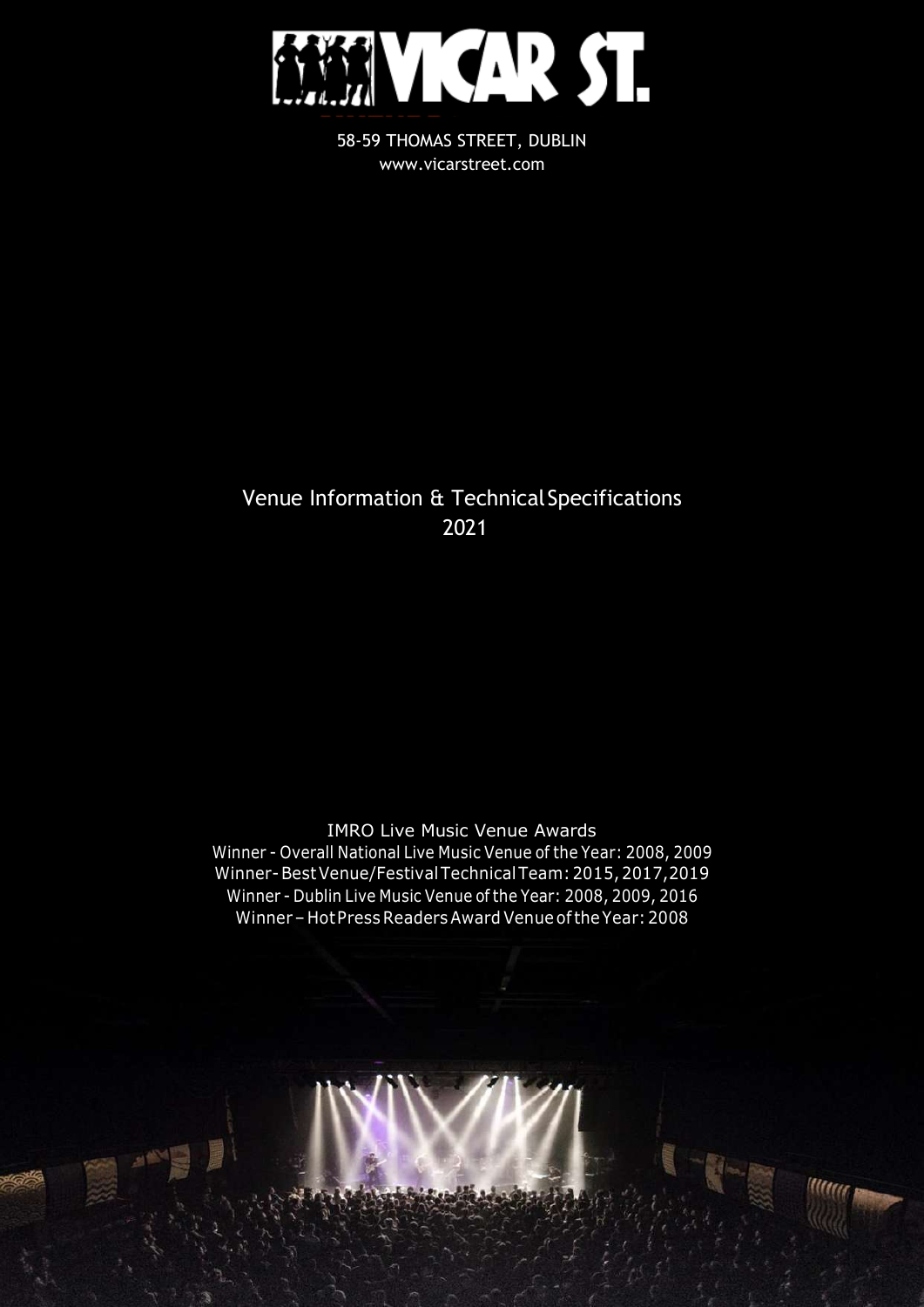## Getting to VicarStreet

Vicar Street is situated on Thomas Street, which is located west of Temple Bar.

To get there, start at Trinity College and head along Dame Street. Keep going straight ahead, past Christchurch Cathedral where the street becomes Thomas Street. Vicar Street is located here on the left hand side.

If travelling from outside the city, you can take the N4 into the city from the M50. After passing Heuston Station and crossing the river, you will drive for about 700 metres before you can turn right off Ellis Quay, back over the river again. This brings you onto Bridgefoot Street. Continue for about 400 metres. Turn right onto Thomas Street, and you should find Vicar Street on the left.



Coordinates N53º20.569' W006º16.660'

Hotels / Day Rooms Nearest hotel is Jurys Inn Christchurch, Christchurch Place, Dublin8. P: +353 1 454 0000 [http://dublinhotels.jurysinns.com/jurysinn\\_christchurch](http://dublinhotels.jurysinns.com/jurysinn_christchurch)

Ground Transport Promoter suggests Michael Devine Chauffeur Services for all your ground transportation needs. Contact Lien, Ire or Claire. P: +353 1 626 9092 F: +353 1 626 2110 [devine@eircom.net](mailto:devine@eircom.net) [http://www.mdcs.ie](http://www.mdcs.ie/)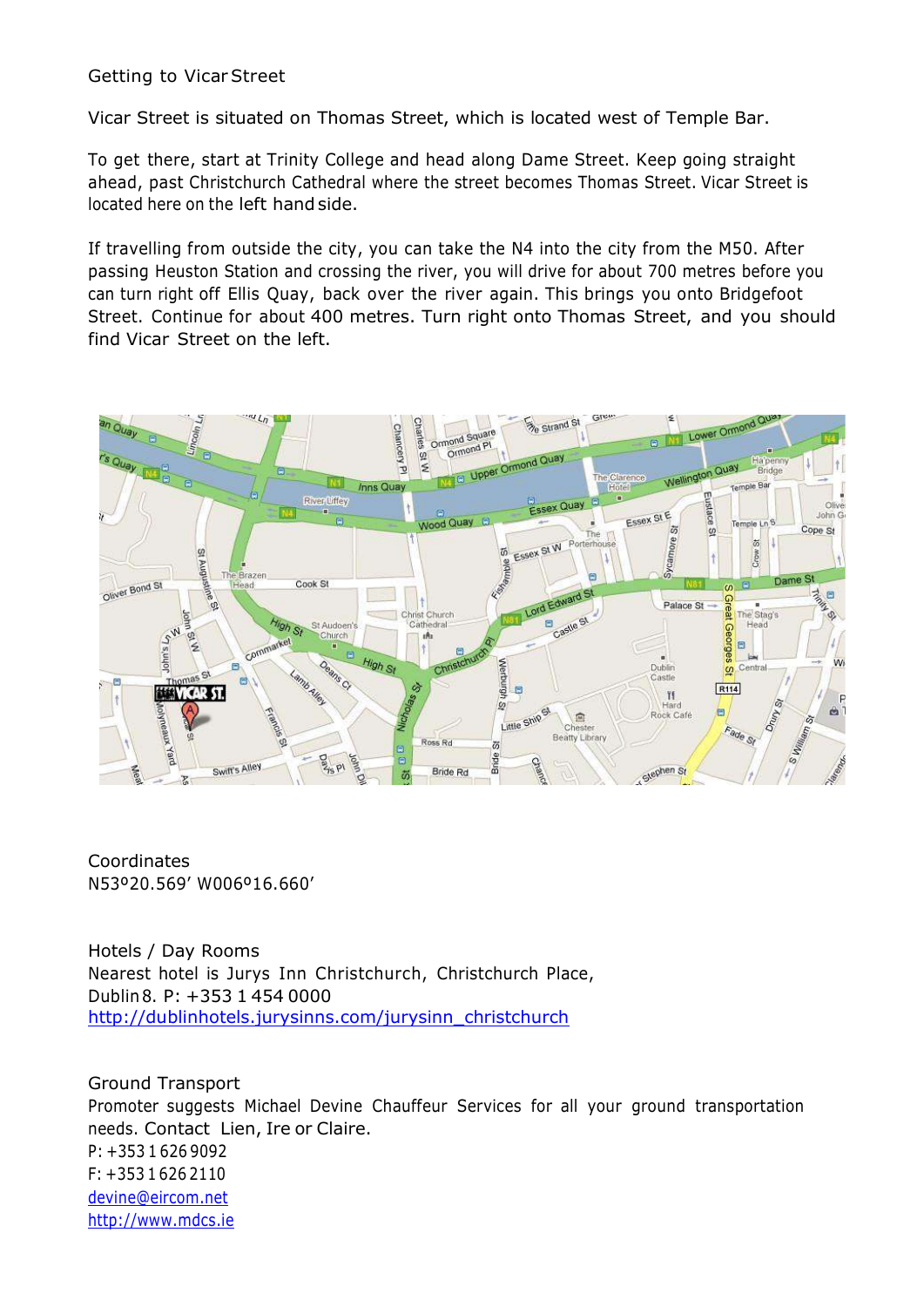#### Parking

There is no parking of any kind available at the venue, as we are located in the city centre. Usual load-in is through the side door on Thomas Street.

Stop, Unload and Go system in place.

Thomas Street is a clearway (no parking) from 0700–1000 and 1600-1900 Monday to Saturday.

If It is not possible to unload your backline at the venue,it maybe necessary to arrange a transfer by large van.

It is possible to bring buses or trucks back to the venue for load-out when traffic restrictions have eased, i.e. approx. 45mins after the curfew which is 23:00

We recommend HireCo [\(www.hireco.ie\)](http://www.hireco.ie/) for all production parking. Facilities include power, parking, showers and driver facilities.

Please email your vehicle type, registration and name at least 7 days before your arrival.

Vehicle Permits

All vehicles of 5 axles or greater (trucks, bus withtrailer) must obtain a Load/Unload Permit to enter Dublin city between 0700 and 1900 Mon-Sat

To get a permit you must supply the following information:

- 1. Details of the 5+ axle vehicle (make, model, registration)
- 2. Details of the company applying for the permit
- 3. Date the permit is required
- 4. Address of the destination premises
- 5. Details of the journey (point of origin, timing etc)

Apply online: [https://www.hgv.ie/hgv2/general\\_pkg.publicMenu](https://www.hgv.ie/hgv2/general_pkg.publicMenu)

Helpline: P: +353 1 222 5919 (0900-1700, Monday to Friday) P: +353 1 222 2979 (After hours)

This is a paperless permit, traffic cameras spot your vehicle and check permit database. Failure to have a permit may result in arrest, a fine and/or imprisonment.

Supply the information listed 1-5 and the promoter rep will process your application. Rep will mail or text you your permit number, which is valid for 24hrs.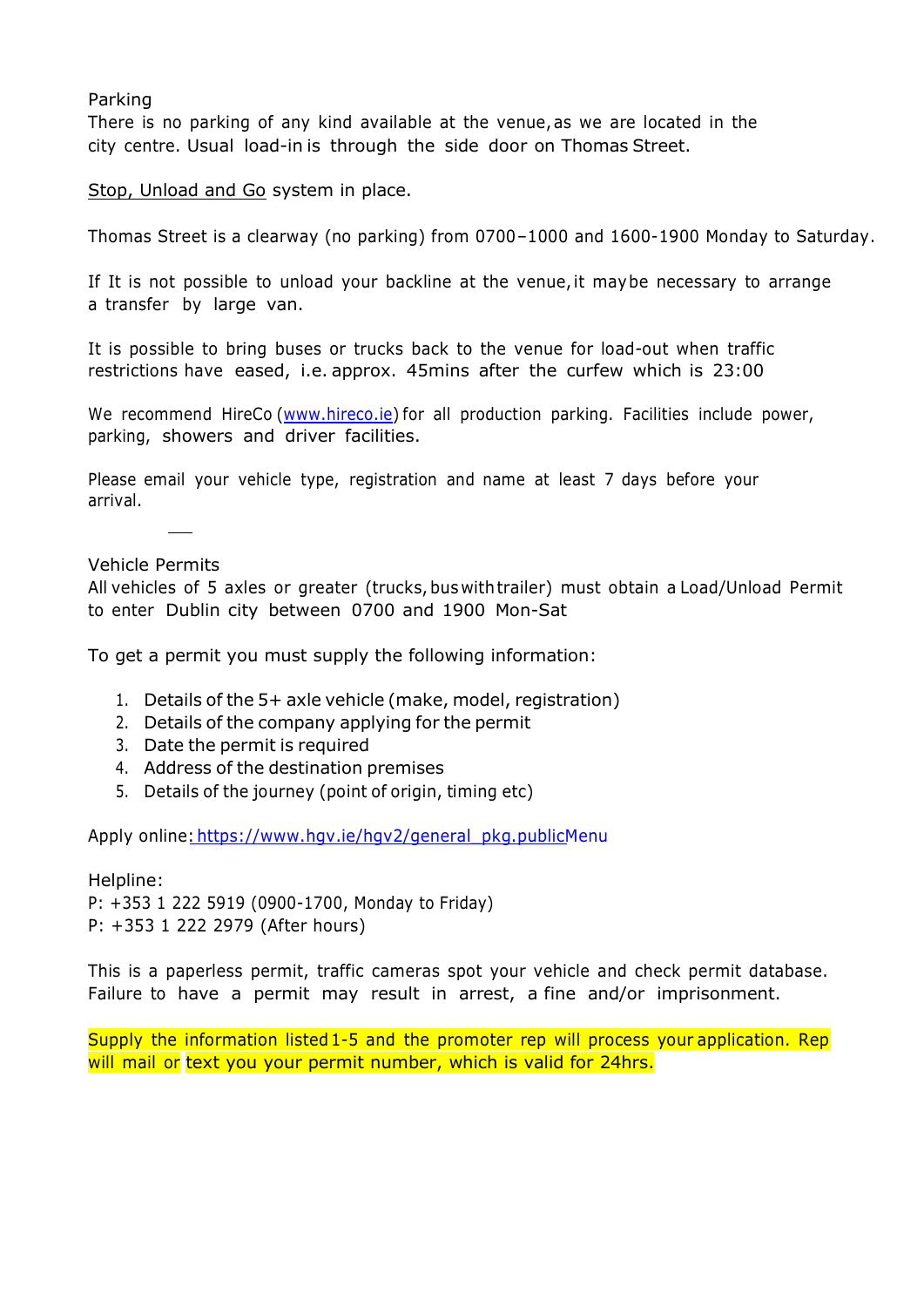## Backstage

All rooms are private, with keypad locks and direct access to stage left. Each is fully airconditioned and fitted with an en-suite toilet, sink and shower, as well as fridges, sofas, chairs and mirrors.

Clothes rails, iron and an ironing board are also available.

## 1 x Large Green Room

Green room has tea and coffee facilities, TV and round dinner table with chairs. 2 x Dressing Rooms (1 mid-size dressing room/1 touring production office, with phone and LAN) 1 x Lounge space (snug)

1 x Star Dressing Room - above the lounge space, with Wi-Fi, couches, fridge and two private toilets. There is no shower in this dressing room.

1 x Venue Production Office

## Access

Access to stage left from dressing rooms is via one flight of stairs. Please note there is no crossover to stage right, except through audience accessible areas. There are no lifts in the building, so all wardrobe/production cases etc. must be lifted manually.

## Catering

There are no kitchen facilities in-house. Weprovidedressingroomriderandbuy-outasper contract.

#### Internet

Free Wi-Fi is available throughout the building, see signage backstage for password.

## Smoking Ban

Please advise your touring party that there is a complete ban on smoking in the workplace in Ireland. This incorporates all indoor areas in the venue, including dressing rooms.  $E3,000$ fine peroffence.

## **Timings**

Suggested times are as follows. These are somewhat flexible and can be adjusted as necessary. Check with promoter rep for your specific show times. Sound-checks are conducted as required but all checks including support should be finished by 18:30.

| Load-in  | 14:00                  |
|----------|------------------------|
| Doors    | 19:00 (bars and merch) |
| Doors    | 19:30 (venue)          |
| Support  | 20:30-21:00            |
| Headline | 21:15/21:30            |
| Curfew   | 23:00                  |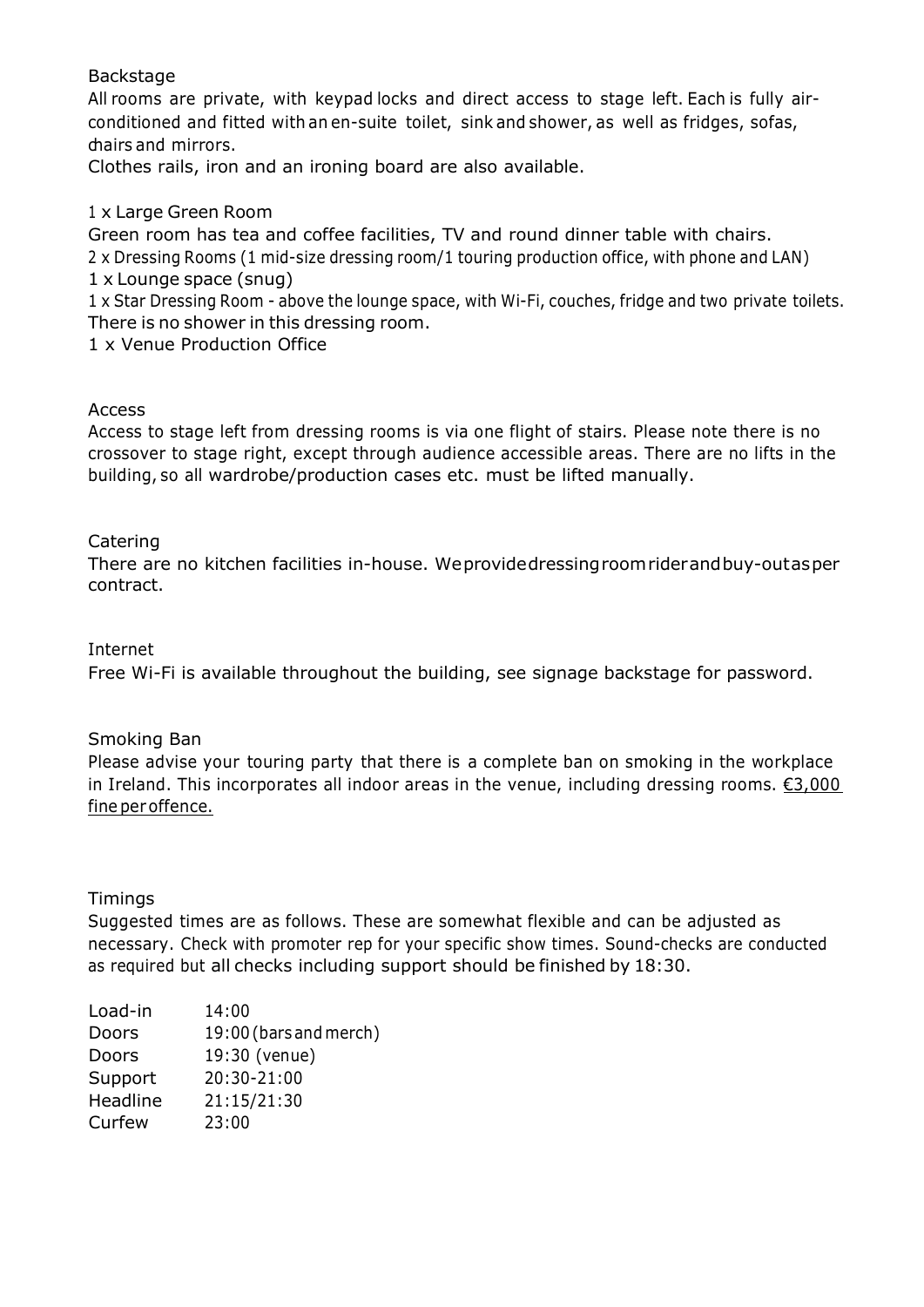## Venue Specification

#### Production Manager Pleasesendall aspectsoftheadvancedirectlyto: [production@aikenpromotions.com](mailto:production@aikenpromotions.com)

Capacity Standing: 1500 1250 standing downstairs, 150 seated on balcony, 100 standing on balcony. Seated: 1000 750 seated downstairs, 150 seated on balcony, 100 standing on balcony.

Balcony can be fully or partially masked as required.

Stage Dimensions Width DS: 36' (Distance between onstage subs) Width US: 42' Depth: 19',including 8"cable trayatfrontof stage Height: 3' Trim: 15' 8" Wings: SL 12'x8' SR 10'X9'

Power

Lighting Power Guest Mains 1 x 125A3ø Ceeform (Gantry Level, extension required) 1 x 63A3ø Ceeform (Floor USR) Cube distro available for 63A feed, with: 12 x 16A Ceeform 2 x 32A3ø Ceeform

Guest Dimmers 3 x 10A Ceeform circuits on Front Truss only.

FOH 1 X 16A Ceeform

Audio Power Guest Mains 1 x 63A3ø Ceeform (DSL) 3 x 32A Ceeform (DSL)

## 110V Power

Venue can provide 110V power to stage via two hard-wired transformers, one either side of stage. 15A Edison plug boards provided.

Bus Power 1 X 16A Ceeform on Thomas St (Sunday parking only)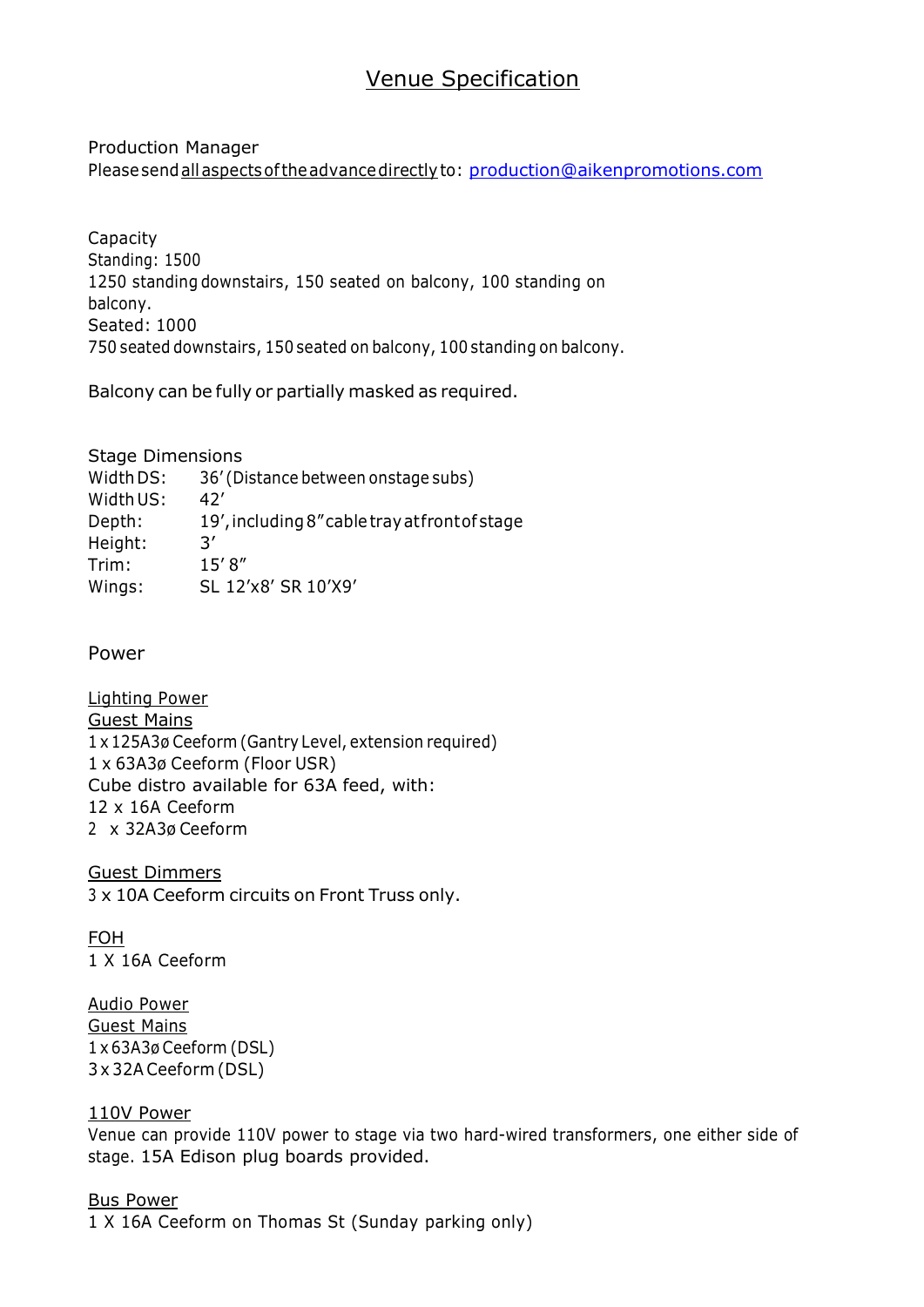Backline If required, promoter suggests Litton Lane – Greg Ryan [greg@littonlane.com](mailto:greg@littonlane.com) P: +353 1 435 1600

Risers 6x8'x4'Litedeck 4x8'x2'Litedeck Assorted fixed legs and skirts available. No wheels available

**Treads** 

One set of steps from the auditorium to the stage can be installed on request for seated shows. Please advise well in advance as this will require seat-kills.

Barrier

House Mojo barrier is legally required at front of stage and front of house for all standing shows.

#### Backdrops

If you are carrying your own backdrop, please forward a copy of its fire certificates prior to the show for approval. Not sending cert will result in not using backdrop.

Video

If your show requires visuals, a supplemental video package is available. This consists of a 6K projector and 16'x9' screen. Four 50' plasmas are also available to cover restricted viewing areas. HDMI source required. Please enquire in advance for options and pricing.

#### Haze and Pyrotechnics

Smoke and haze effects are permitted as venue fire alarms are heat activated, however excessive use can and will trigger smoke alarms outside the venue, and is not recommended. Please note that you require alicensefrom The Department of Justice to use pyrotechnics, which must be applied for at least 90 days prior to show.

#### Followspots

There are no in-house followspots. Should they be require, venue can arrange hire at a rate of €120 per spot per night, plus transport (operator cost not included, approx. €50 per operator). Please note maximum of two follow spots per show due to fire exit restraints.

Comms

4-Way comms system available. Shout system in place from FOH to stage left.

Balcony If using the balcony as a follow-spot or camera position, the following are available: 2 x 16A Ceeform 4 x 2-way 13A wall-sockets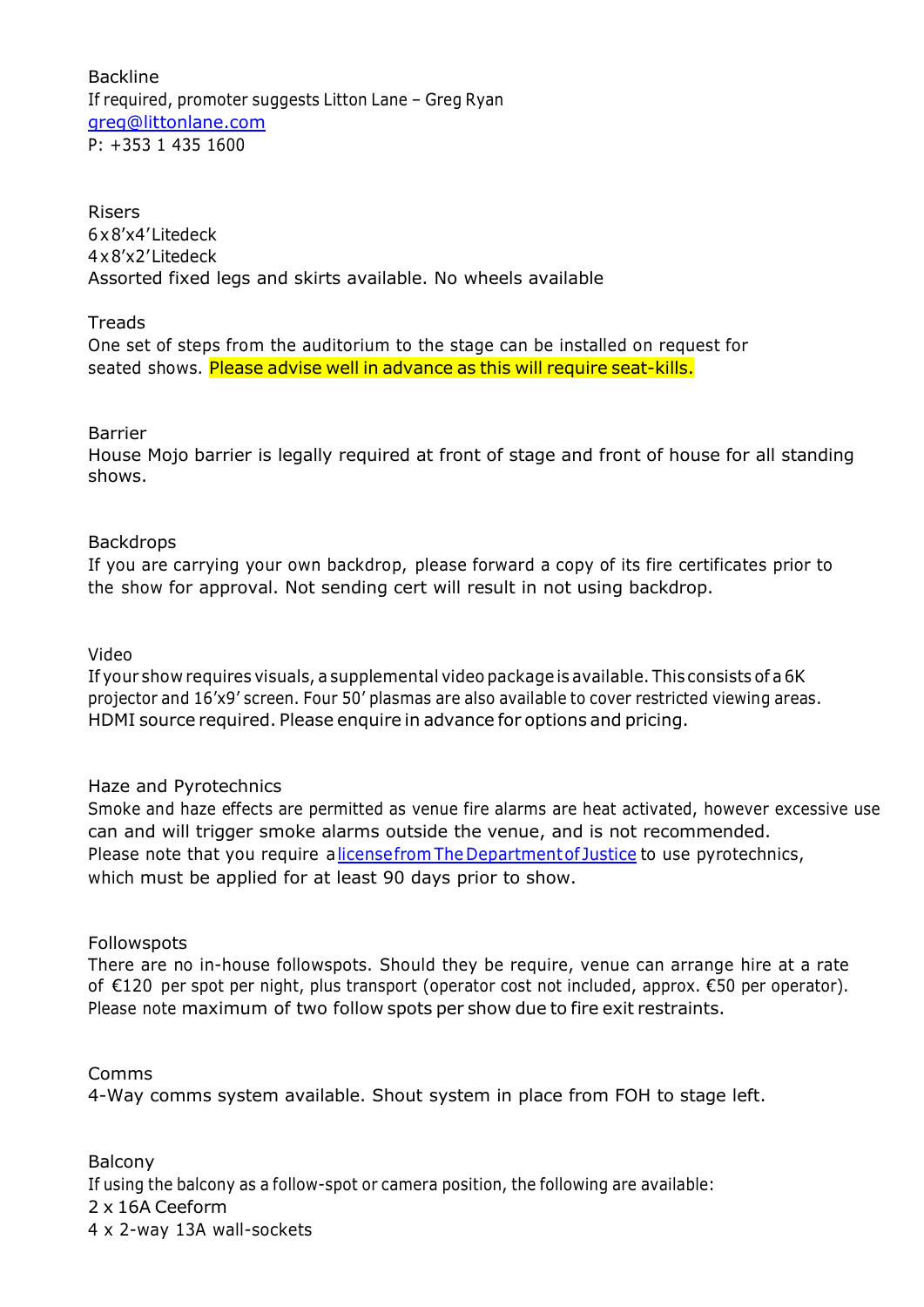





Control Midas Pro2 CC-IP Avid Venue Profile

## PA

12 x Meyer Mica Loudspeakers (6 per side, flown) x Meyer 700-HP Subwoofers (2 per side, recessed into stage) x Meyer UPA-1P In/Out Fill Loudspeakers x EVSX-80 Balcony Fill Loudspeakers (2over balcony, 2 underbalcony)

## Monitors

8 x Meyer MJF-212A Loudspeakers (4 extra available if requested in advance)

Side and Drum Fills (extra; artist cost) 2 x Meyer MSL-4 (Side fill) 2xMeyer700-HP Subwoofer (Sidefill) 1 x Meyer 600-HP Subwoofer (Drum fill)

## FOH

Meyer Galileo 616 Loudspeaker Management System Wireless network control via laptop with Compass software Shout system between FOH and SL







**Microphones** 7 x Shure SM58 3xShureBeta58A10xShureSM57 1 x Shure Beta 57A 3 x Shure Beta 98A 1 x Shure Beta 52A 1 x Shure Beta 91A 7 x Sennheiser e604 3 x Sennheiser e614 1 x Sennheiser e914 5 x Crown CM-700 Condenser 1 x EV N/D 308B 1xEVN/D 408B 1 x AKG D112



DI Boxes 10 x Klark Technic DN100 2 x BSS AR 116 1 x BSS AR 13



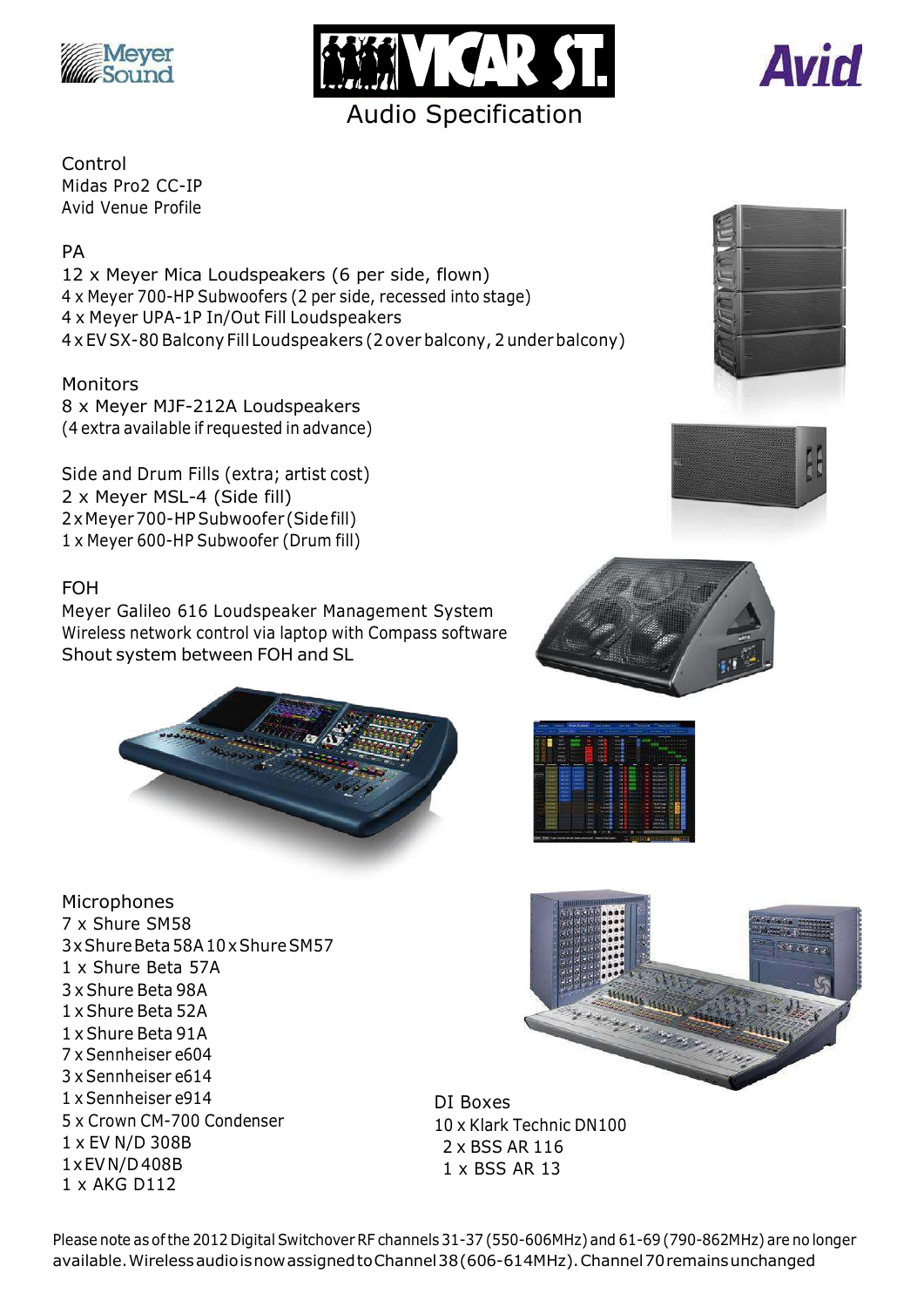

## Lighting Specification



Control Avolites Tiger Touch 1 (Titan v8.1)

Atmosphere Le Maitre MVS Hazer

**Fixtures** Intelligent Lighting 8 x Chauvet Roque R2 Spot 10 x Chauvet Rogue R2 Wash 11 x FuturelightSlimpar Pro 18-TCL

## Generic

6 x ETC Source-4 750W 26º x ETCSource-4 750W Zoom25/50º x 6-Way Par64 CP62 x8-WayACL x 4-Cell DWE





Dimmers 1 x Avolites Powercube

Data 3 x DMX (2 House, 1 Guest) 1 x CAT7

**Dimensions** Trim height: 15'8" from stage Stage width: 42' Stage depth: 19' FOH: 50' from stage edge

Truss and Rigging All upstage movers are permanently fixed to the grid. Backtruss(LitecQX30) isavailableforincoming production.

Black box masking configuration 42'x19'

BackTruss:12.5m(41')LitecQX30 3 x 500Kg Lodestar Total SWL:1000Kg

FOH: 2 x 500Kg Lodestar Total SWL:1000Kg

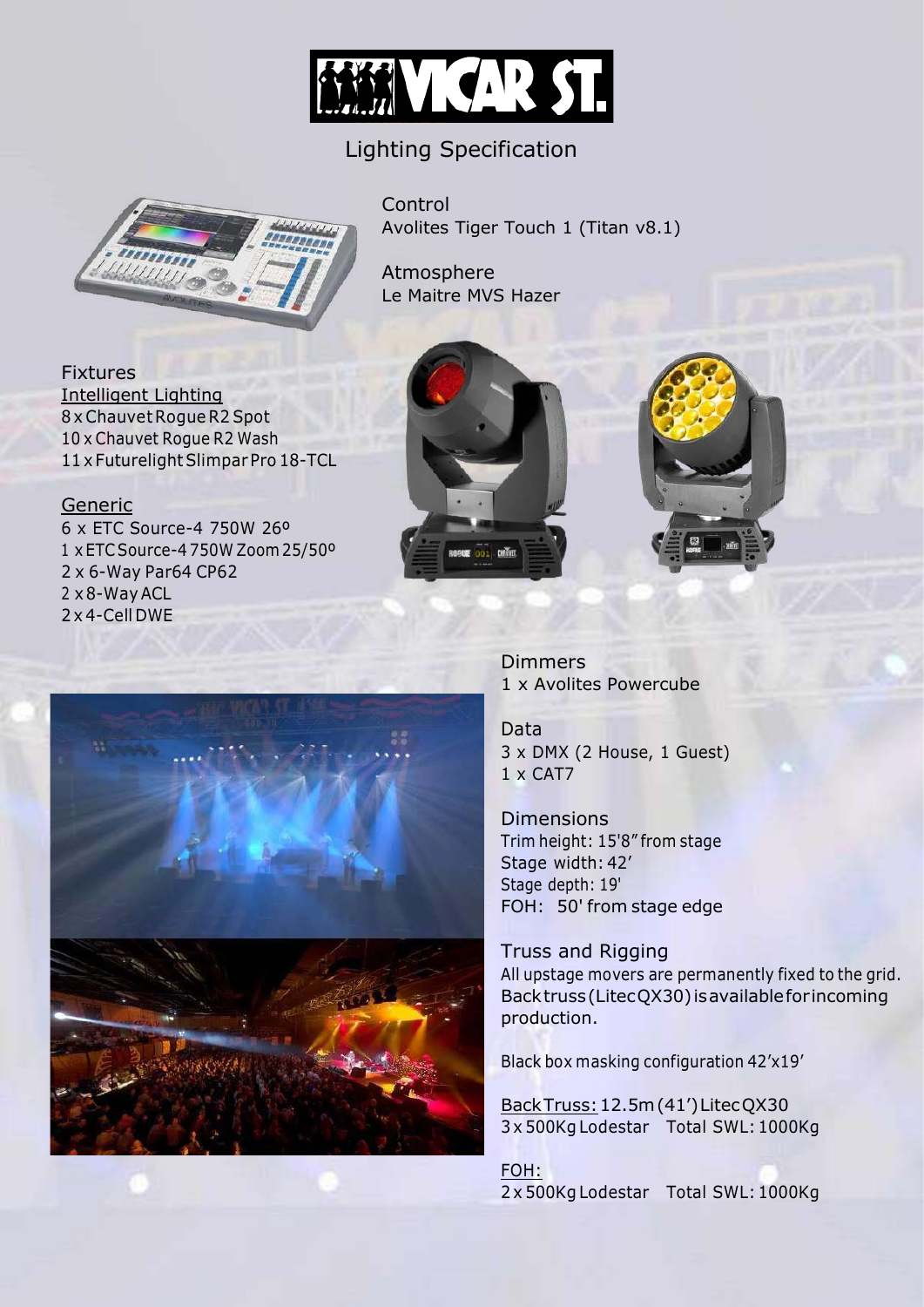

# **LX FIXTURE PATCH**

## **UNIVERSE A: DIMMERS**

| Unit           | Patch     | <b>Type</b>             | <b>Position</b>   | Weight    | Lamp Type            | Wattage         |
|----------------|-----------|-------------------------|-------------------|-----------|----------------------|-----------------|
| $\mathbf{1}$   | A.1       | PAR 64 (Paired)         | <b>FOH Truss</b>  | 5.00 Kg   | CP62 1000W/240V      | 2000 W, 8.33 A  |
| $\overline{2}$ | A.2       | PAR 64 (Paired)         | <b>FOH Truss</b>  | $5.00$ Kg | CP62 1000W/240V      | 2000 W, 8.33 A  |
| 3              | A.3       | PAR 64 (Paired)         | <b>FOH Truss</b>  | 5.00 Kg   | CP62 1000W/240V      | 2000 W, 8.33 A  |
| 4              | A.4       | PAR 64 (Paired)         | <b>FOH Truss</b>  | 5.00 Kg   | CP62 1000W/240V      | 2000 W, 8.33 A  |
| 5              | A.5       | PAR 64 (Paired)         | <b>FOH Truss</b>  | 5.00 Kg   | CP62 1000W/240V      | 2000 W, 8.33 A  |
| 6              | A.6       | PAR 64 (Paired)         | <b>FOH Truss</b>  | 5.00 Kg   | CP62 1000W/240V      | 2000 W, 8.33 A  |
| 7              | A.7       | Source 4 750 26°        | <b>FOH Truss</b>  | 7.50 Kg   | HPL 750W/230V        | 750 W, 3.26 A   |
| 8              | A.8       | Source 4 750 26°        | <b>FOH Truss</b>  | 7.50 Kg   | HPL 750W/230V        | 750 W, 3.26 A   |
| 9              | A.9       | Source 4 750 26°        | <b>FOH Truss</b>  | 7.50 Kg   | HPL 750W/230V        | 750 W, 3.26 A   |
| 10             | A.10      | Source 4 750 26°        | <b>FOH Truss</b>  | 7.50 Kg   | <b>HPL 750W/230V</b> | 750 W, 3.26 A   |
| 11             | A.11      | Source 4 750 26°        | <b>FOH Truss</b>  | 7.50 Kg   | HPL 750W/230V        | 750 W, 3.26 A   |
| 12             | A.12      | Source 4 750 26°        | <b>FOH Truss</b>  | 7.50 Kg   | <b>HPL 750W/230V</b> | 750 W, 3.26 A   |
| 14             | A.14      | Source 4 Zoom 750 25/50 | <b>FOH Truss</b>  | 8.00 Kg   | HPL 750W/230V        | 750 W, 3.26 A   |
| 17             | A.17      | Thomas 4 Lite Par 36    | <b>FOH Truss</b>  | 5.00 Kg   | DWE 650W/120V        | 2600 W, 10.83 A |
| 18             | A.18      | Thomas 4 Lite Par 36    | <b>FOH Truss</b>  | 5.00 Kg   | DWE 650W/120V        | 2600 W, 10.83 A |
| 20             | A.510     | ACL 8-Way PAR 64        | <b>Back Truss</b> | 20.00 Kg  | ACL 250W/28V         | 2000 W, 8.33 A  |
| 21             | A.511     | ACL 8-Way PAR 64        | MS Fixed Pipe     | 20.00 Kg  | ACL 250W/28V         | 2000 W, 8.33 A  |
| 99             | A.505-509 | <b>HOUSE LIGHTS</b>     | <b>BALCONY</b>    |           |                      |                 |

## **UNIVERSE B: LED + HAZE**

| Unit | Patch        | <b>Type</b>                          | <b>Position</b>       | Weight   | Lamp Type                | <b>DMX</b> | Wattage       |
|------|--------------|--------------------------------------|-----------------------|----------|--------------------------|------------|---------------|
| 101  | B.1          | <b>Chauvet Rogue R2 Spot</b>         | <b>US Fixed Pipe</b>  | 22.00 Kg | 240W 8500K CW LED        | 21 DMX     | 301 W, 1.40 A |
| 102  | <b>B.22</b>  | <b>Chauvet Rogue R2 Spot</b>         | <b>US Fixed Pipe</b>  | 22.00 Kg | 240W 8500K CW LED        | 21 DMX     | 301 W, 1.40 A |
| 103  | <b>B.43</b>  | <b>Chauvet Rogue R2 Spot</b>         | <b>US Fixed Pipe</b>  | 22.00 Kg | 240W 8500K CW LED        | 21 DMX     | 301 W, 1.40 A |
| 104  | <b>B.64</b>  | <b>Chauvet Rogue R2 Spot</b>         | <b>US Fixed Pipe</b>  | 22.00 Kg | <b>240W 8500K CW LED</b> | 21 DMX     | 301 W, 1.40 A |
| 105  | <b>B.85</b>  | <b>Chauvet Rogue R2 Spot</b>         | <b>US Fixed Pipe</b>  | 22.00 Kg | 240W 8500K CW LED        | 21 DMX     | 301 W, 1.40 A |
| 106  | <b>B.106</b> | <b>Chauvet Rogue R2 Spot</b>         | <b>US Fixed Pipe</b>  | 22.00 Kg | 240W 8500K CW LED        | 21 DMX     | 301 W, 1.40 A |
| 107  | <b>B.127</b> | <b>Chauvet Rogue R2 Spot</b>         | <b>US Fixed Pipe</b>  | 22.00 Kg | 240W 8500K CW LED        | 21 DMX     | 301 W, 1.40 A |
| 108  | <b>B.148</b> | <b>Chauvet Rogue R2 Spot</b>         | <b>US Fixed Pipe</b>  | 22.00 Kg | 240W 8500K CW LED        | 21 DMX     | 301 W, 1.40 A |
| 201  | <b>B.169</b> | <b>Chauvet Rogue R2 Wash</b>         | <b>US Fixed Pipe</b>  | 10.00 Kg | 19 x 15W RGBW LED        | 22 DMX     | 324 W, 1.50 A |
| 202  | <b>B.191</b> | <b>Chauvet Rogue R2 Wash</b>         | <b>US Fixed Pipe</b>  | 10.00 Kg | 19 x 15W RGBW LED        | 22 DMX     | 324 W, 1.50 A |
| 203  | <b>B.213</b> | <b>Chauvet Rogue R2 Wash</b>         | <b>US Fixed Pipe</b>  | 10.00 Kg | 19 x 15W RGBW LED        | 22 DMX     | 324 W, 1.50 A |
| 204  | <b>B.235</b> | <b>Chauvet Rogue R2 Wash</b>         | <b>US Fixed Pipe</b>  | 10.00 Kg | 19 x 15W RGBW LED        | 22 DMX     | 324 W, 1.50 A |
| 205  | <b>B.257</b> | Chauvet Rogue R2 Wash                | <b>MS Fixed Pipe</b>  | 10.00 Kg | 19 x 15W RGBW LED        | 22 DMX     | 324 W, 1.50 A |
| 206  | <b>B.279</b> | Chauvet Rogue R2 Wash                | <b>MS Fixed Pipe</b>  | 10.00 Kg | 19 x 15W RGBW LED        | 22 DMX     | 324 W, 1.50 A |
| 207  | <b>B.301</b> | <b>Chauvet Rogue R2 Wash</b>         | <b>FOH Fixed Pipe</b> | 10.00 Kg | 19 x 15W RGBW LED        | 22 DMX     | 324 W, 1.50 A |
| 208  | <b>B.323</b> | <b>Chauvet Rogue R2 Wash</b>         | <b>FOH Fixed Pipe</b> | 10.00 Kg | 19 x 15W RGBW LED        | 22 DMX     | 324 W, 1.50 A |
| 209  | <b>B.345</b> | <b>Chauvet Rogue R2 Wash</b>         | <b>FOH Fixed Pipe</b> | 10.00 Kg | 19 x 15W RGBW LED        | 22 DMX     | 324 W, 1.50 A |
| 210  | <b>B.367</b> | <b>Chauvet Rogue R2 Wash</b>         | <b>FOH Fixed Pipe</b> | 10.00 Kg | 19 x 15W RGBW LED        | 22 DMX     | 324 W, 1.50 A |
| 301  | <b>B.401</b> | Futurelight SlimPAR Pro 18TCL        | <b>Back Truss</b>     | 3.50 Kg  | 18 x 3W RGB LED          | 9 DMX      | 55 W, 0.25 A  |
| 302  | <b>B.410</b> | <b>Futurelight SlimPAR Pro 18TCL</b> | <b>Back Truss</b>     | 3.50 Kg  | 18 x 3W RGB LED          | 9 DMX      | 55 W, 0.25 A  |
| 303  | <b>B.419</b> | <b>Futurelight SlimPAR Pro 18TCL</b> | <b>Back Truss</b>     | 3.50 Kg  | 18 x 3W RGB LED          | 9 DMX      | 55 W, 0.25 A  |
| 304  | <b>B.428</b> | Futurelight SlimPAR Pro 18TCL        | <b>Back Truss</b>     | 3.50 Kg  | 18 x 3W RGB LED          | 9 DMX      | 55 W, 0.25 A  |
| 305  | <b>B.437</b> | <b>Futurelight SlimPAR Pro 18TCL</b> | <b>Back Truss</b>     | 3.50 Kg  | 18 x 3W RGB LED          | 9 DMX      | 55 W, 0.25 A  |
| 306  | <b>B.446</b> | <b>Futurelight SlimPAR Pro 18TCL</b> | <b>Back Truss</b>     | 3.50 Kg  | 18 x 3W RGB LED          | 9 DMX      | 55 W, 0.25 A  |
| 307  | <b>B.455</b> | <b>Futurelight SlimPAR Pro 18TCL</b> | <b>Back Truss</b>     | 3.50 Kg  | 18 x 3W RGB LED          | 9 DMX      | 55 W, 0.25 A  |
| 308  | <b>B.464</b> | <b>Futurelight SlimPAR Pro 18TCL</b> | <b>Back Truss</b>     | 3.50 Kg  | 18 x 3W RGB LED          | 9 DMX      | 55 W, 0.25 A  |
| 999  | <b>B.501</b> | Le Maitre MVS Hazer                  | Floor USR             |          |                          | 4 DMX      | 350 W, 1.50 A |